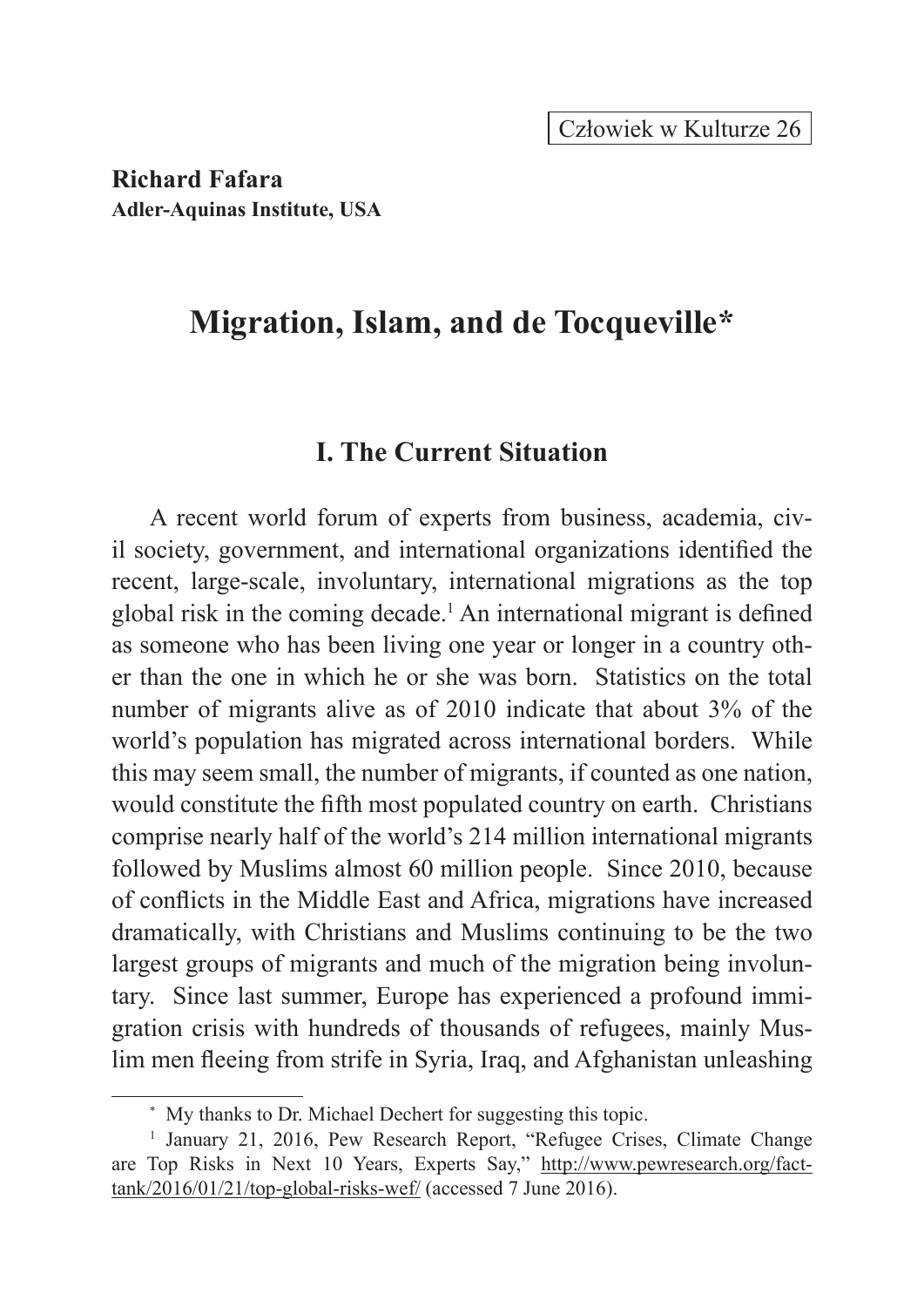mayhem from the Greek isles to Calais. An estimated 1.1 million asylum-seekers entered Germany in 2015 alone. Many attribute much of the threat migrations pose to the groups of migrant Muslims who follow "radical" Islam, but many also have begun to question whether Islam itself accounts for Muslims not assimilating or being assimilated into their destination countries and perpetrating violence both within, and outside of, their own countries.<sup>2</sup> Fear and concern about Islam remains high throughout the world, especially in the West since Islam is, in fact, the only civilization which ever threatened the survival of the West and did so more than once! The nineteenth-century, French, political thinker, historian, and moralist, Alexis de Tocqueville, helps define the precise risk that Islam poses.

## **II. De Tocqueville on Islam**

Tocqueville, one of the most penetrating theorists in political history, is best known for his two-volume *Democracy in America*, the most quoted work on America ever written. He presented the new Americans with a degree of understanding no one had accomplished before, or has since. The religious atmosphere of the United States made a strong impression on Tocqueville upon his arrival in America in 1831. This was the first thing that struck Tocqueville in a country where no one had a position secured by birth or aristocratic title. Unlike aristocratic societies, where people are rooted in a hierarchical social structure, in democratic societies all social links (including the political and economic) are broken. Tocqueville never defined "equality"; he used both "democracy" and "equality" interchange-

<sup>2</sup> Richard Wike, "Widespread concerns about extremism in Muslim nations, and little support for it," February 5, 2015, Pew Research Center; James Bell, et alii, "Beliefs About Sharia," *The World's Muslims: Religion, Politics and Society*, Pew Research Center, April 30, 2013, http://www.pewforum.org/2013/04/30/the-worlds-muslims-religion-politics-society-beliefs-about-sharia/ (accessed 7 June 2016).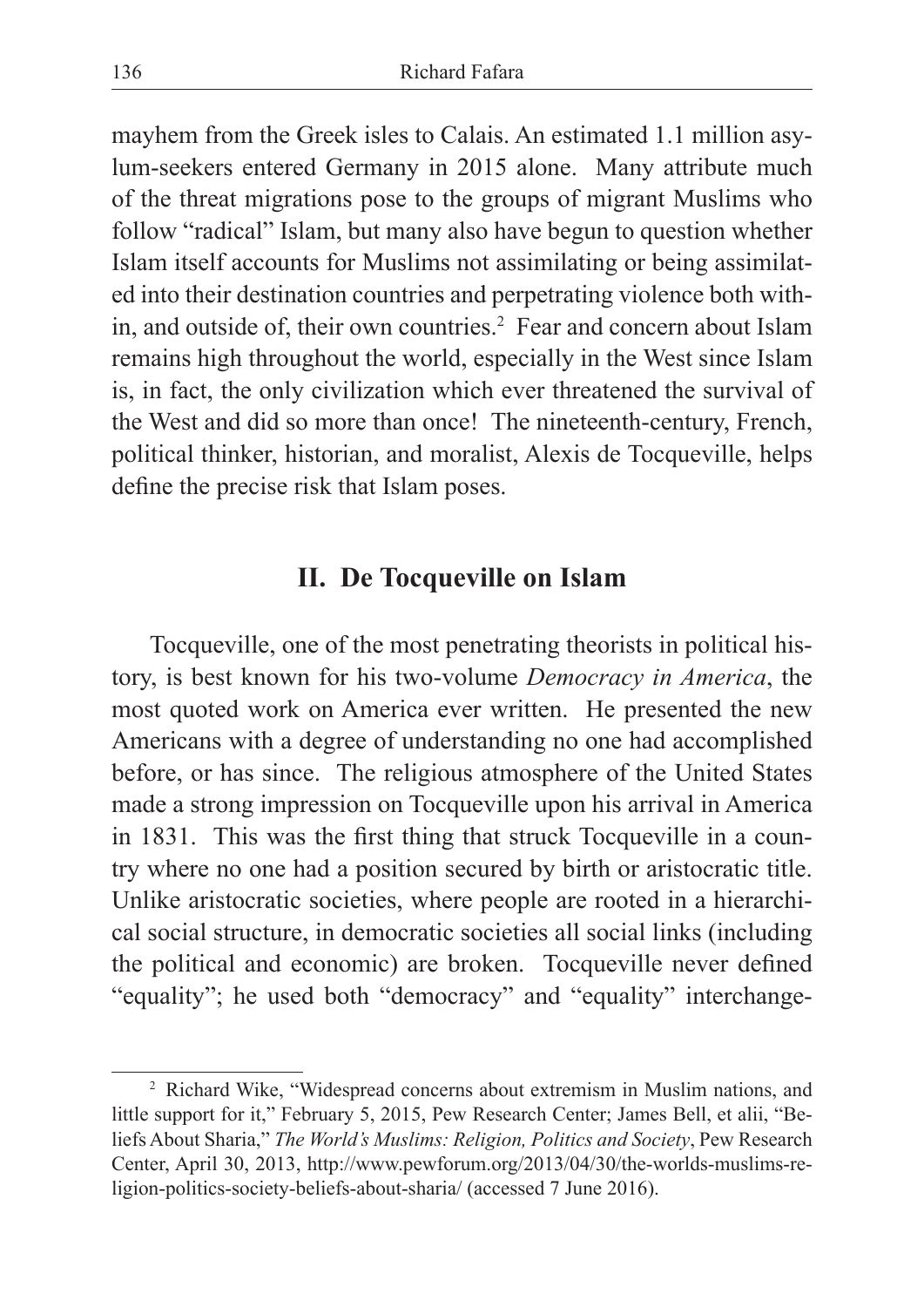ably.<sup>3</sup> He considered the Christian religion, especially Catholicism, and the care Americans had taken to separate Church and State to be the primary reason why Americans were able to avoid the pitfalls of democracy--selfish individualism, consumerism, conformity, a disregard for the past and future, and, ultimately, the establishment of a despotic state.<sup>4</sup> Religion serves as the essential inhibitory ingredient in democratic self-restraint. Tocqueville depicted Americans as being constrained by an all-pervasive spiritual power without a state-controlled religious establishment.<sup>5</sup>

There is only one brief reference to Islam in Tocqueville's first volume of *Democracy* (1835), but by the time he made his second reference to Islam in volume two of *Democracy* published in 1840 he had read significant portions of the *Koran*. Due to his political involvement with France's colonization efforts, Tocqueville traveled to Algeria in 1841 and 1846 and wrote two reports in which he tried to understand that country and the religion of its inhabitants. The practical, political, and social effects of different forms of spirituality, in particular the relationship among religion, democratic society, and freedom, fascinated him. He considered religion as necessary to democratic societies for three reasons: 1) the relationship between religion and materialism; 2) the psychological relationship between religious belief and freedom; and finally 3) the relationship between religion and the state. He used these relationships to evaluate particular religions, including Islam.<sup>6</sup>

<sup>&</sup>lt;sup>3</sup> American democracy and it's attempt to destroy or modify the great inequality of man and woman which "seemed…to have its eternal foundation in nature" by putting their different faculties and talents to use in different spheres where both march in equal step but always along different paths and without denying that the "natural head of the conjugal association was the man" favorably impressed Tocqueville. See Tocqueville, *Democracy in America*, ed. Eduardo Nolla, trans. James T. Schleifer (Indianapolis: Liberty Fund, 2012), pp. 1063-1067.

<sup>4</sup> Ibid., pp. 467-488, 945-947, 954-57.

<sup>5</sup> Alexis de Tocqueville *Œuvres complètes* (henceforth OC), ed. J. P. Mayer (Paris: Gallimard, 1951- ), I (1), pp. 304-305.

<sup>6</sup> I follow the interpretation of Alan S. Kahan, *Tocqueville, Democracy, and Religion: Checks and Balances for Democratic Souls* (New York: Oxford University Press, 2015), pp. 182-9.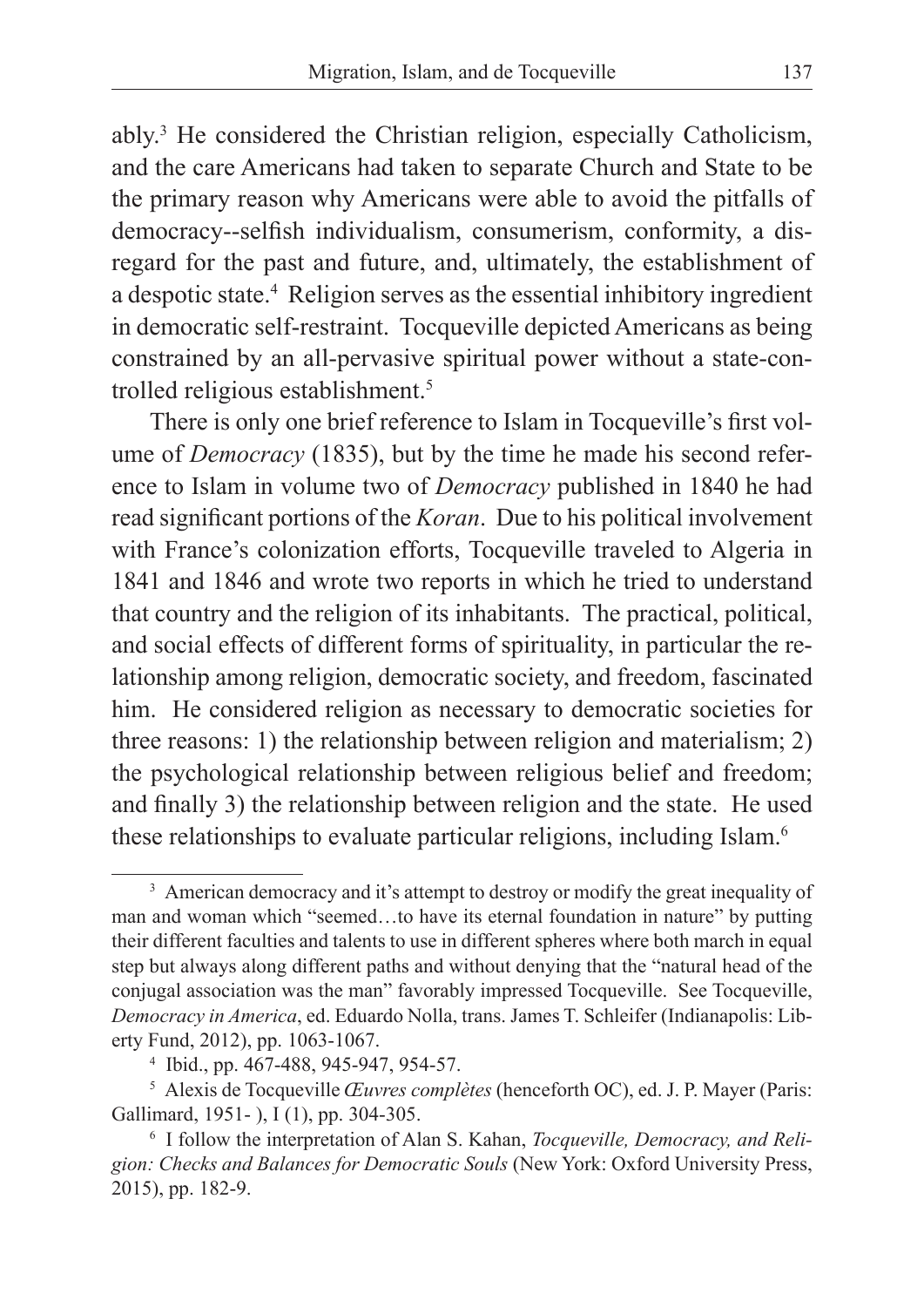#### **A. Religion and Materialism**

For Tocqueville, human beings had an innate desire for religion and for freedom. Religious belief was an essential safeguard of human freedom. It served as a psychological barrier against the danger of social disintegration unleashed by democracy's potentially unlimited horizon: "How," Tocqueville asked, "could society fail to perish if, while the political bond grows loose, the moral bond does not become tighter. And what to do with a people master of itself, if it is not subject to God?"7 The human spiritual faculty present from birth could be extinguished by stronger passions such as materialism. Tocqueville did not think economic and educational progress would eliminate religion; however, he also maintained that the existence of democratic society did not necessarily imply the persistence of religion. Since both spirituality and materialism could be carried to the extreme, Tocqueville advocated finding a middle road between the two that would be suitable for humanity at large.<sup>8</sup>

Tocqueville's evaluation of Islam finding that middle road is mixed. In 1838, Tocqueville wrote a friend praising Mohammed as "an able man amid all his divagations. It is difficult to strike a more able bargain between spiritualism and materialism, the angel and the beast. The Koran is nothing but this."9 Tocqueville no sooner implied that the *Koran* might be the important middle path between spiritualism and materialism when he wrote to another friend that the *Koran* is vastly inferior to the Gospels. He granted that the clear and true notions of divinity in the *Koran* represent progress over polytheism and that the Koran "embraces certain general duties of humanity with a more extensive and clearer vision. But it also arouses passions and,

<sup>7</sup> Tocqueville, *Democracy*, p. 478.

<sup>8</sup> Tocqueville, *Democracy*, p. 960k.

<sup>9</sup> "Ce prophète…c'est un habile homme au milieu de toutes ses divagations. Il est difficile de faire une transaction plus habile entre le spiritualisme et matérialisme, l'ange et la bête. Le Coran n'est que cela." (Correspondance d'Alexis de Tocqueville et de Francisque de Corcelle, in Tocqueville, OC, 15 (1), p. 98.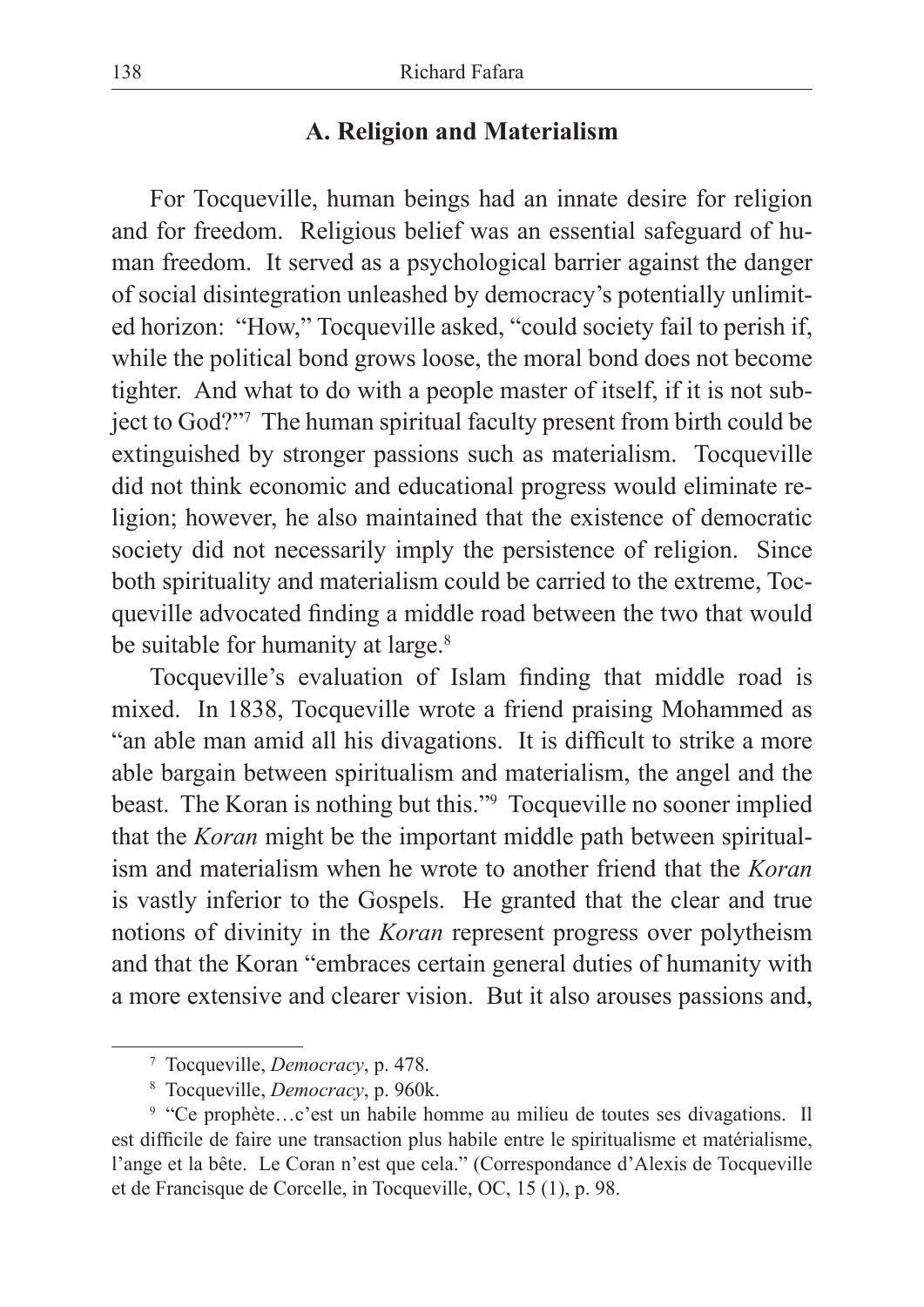in this respect, I do not know if it has not done more harm to men than polytheism." Tocqueville complained that "the *violent* and *sensual* tendencies of the *Koran* are so striking that I don't see how they can escape a man of common sense." Tocqueville was disturbed by the *Koran* dictating that: "*the first of all religious duties is blindly to obey the prophet*" and "*holy war is the first of all good works*." Mohammed," Tocqueville wrote, "has exercised an immense power over the human species that I think, all in all, has been more harmful than beneficial."10

A similarly balanced, but negative appraisal appeared in the notes Tocqueville made on the *Koran*. It includes "almost all the general principles of morality that all religions contain" and a special emphasis on charity, but Tocqueville concluded that "Mohammed is much

<sup>&</sup>lt;sup>10</sup> "Je ne conçois pas comment Lamoricière a pu dire que ce livre-là était un progrès sur l'Evangile. Il n'y a nulle comparison quelconque à faire suivant moi....Le Coran ne me paraît être qu'un compromis assez habile entre le matérialisme et le spiritualisme.... La doctrine que *la foi sauve*, que *le premier de tous les devoirs religieux est d'obéir aveuglément au prophète* ; que *la guerre sainte est pa première de toutes les bonnes oeuvres*...toutes ces doctrines...se retrouvent à chaque page et presque à chaque mot du Coran. Les tendances *violentes* et *sensuelles* du Coran frappent tellement les yeux que je ne conçois pas qu'elles échappent à un homme de bon sens. Le Coran est un progrès sur le polythéisme en ce qu'il contient des notions plus nettes et plus vraies de la divinité et qu'il embrasse d'une vue plus étendue et plus claire certains devoirs genéraux de l'humanité. Mais il passionne et sous ce rapport je ne sais s'il n'a pas fait plus de mal aux hommes que le polythéisme....Tandis que Mahomet a exercé sur l'espèce humaine une immense puissance que je crois, à tout prendre, avoir été plus nuisible que salutaire" (Tocqueville to Louis de Kergorlay, 21 March 1838, in Tocqueville, OC, 13 (2), pp. 28-9). See Mike Konrad, "The Greatest Murder Machine in History," *American Thinker*, May 31, 2014, http://www.americanthinker.com/articles/2014/05/ the greatest murder machine in history comments.html (accessed 7 June 2016): "Islam is the greatest killing machine in the history of mankind, bar none….Credit is given to the 20th-century totalitarians as the worst species of tyranny to have ever arisen. However, the alarming truth is that Islam has killed more than any of these, and may surpass all of them combined in numbers and cruelty….Unlike the 20th-century totalitarians whose killing fury consumed themselves, reducing their longevity, Islam paces itself. In the end, though slower, Islam has killed and tortured far more than any other creed, religious or secular. Unlike secular tyranny, Islam, by virtue of its polygamy and sexual predations, reproduces itself and increases."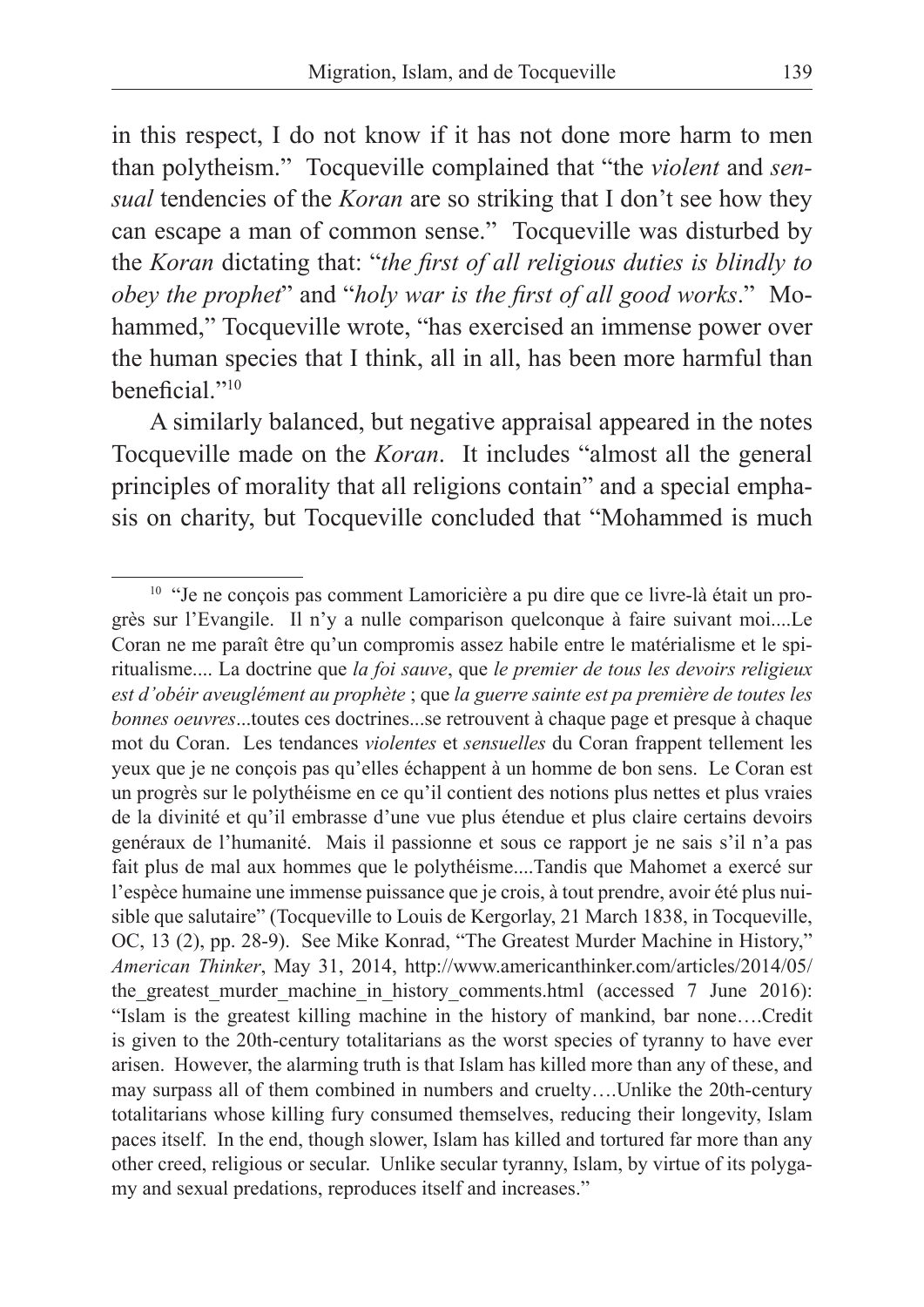more concerned with making people believe than with giving rules of morality. And he employs terror more than any other motivation." Tocqueville cited Mohammed's violence towards idolaters and Jews, the injunction to Jihad, and the killing or conversion of infidels by force.<sup>11</sup>

#### **B. Religious Belief and Freedom**

For Tocqueville, the balance between religious belief and freedom was needed both in a moral sense to temper the democratic tendency for materialism and also in a political role as a necessary accompaniment to a durable freedom:

"For me, I doubt that man can ever bear complete religious independence and full political liberty at the same time; and I am led to think that, if he does not have faith, he must serve, and, if he is free, he must believe."12

According to Tocqueville, a religious faith arrived at independently, on one's own, is insufficient to preserve political freedom since it would be incompatible with political liberty. For Tocqueville political independence surpassed religious independence in importance.<sup>13</sup> Belonging to an organized religion and subordinating one's individual judgment in religious matters is needed to preserve the open psychological space necessary for freedom and democracy.<sup>14</sup> Trying to

<sup>&</sup>lt;sup>11</sup> "Le Coran contient à peu près tous les principes généraux de morale renfermés dans toutes les religions," "La foi constamment au-dessus des bonnes œuvres," "Les violences du langage de Mahomet principalement dirigées contre les idolâtres et les Juifs," "Il accable sans cesse les Juifs et ménage les chrétiens," "Mahomet s'occupe bien plus à se faire croire qu'à donner des règles de morale," "Encouragement, Permission et commandement de tuer les infidèles" (Tocqueville, "Notes sur le Coran," OC, 3 (1), pp. 154, 156, 160).

<sup>12</sup> Tocqueville, *Democracy*, p. 745.

<sup>13</sup> Ibid., pp. 714-716.

<sup>&</sup>lt;sup>14</sup> "A religion is an association in which you give up your liberty in a permanent way.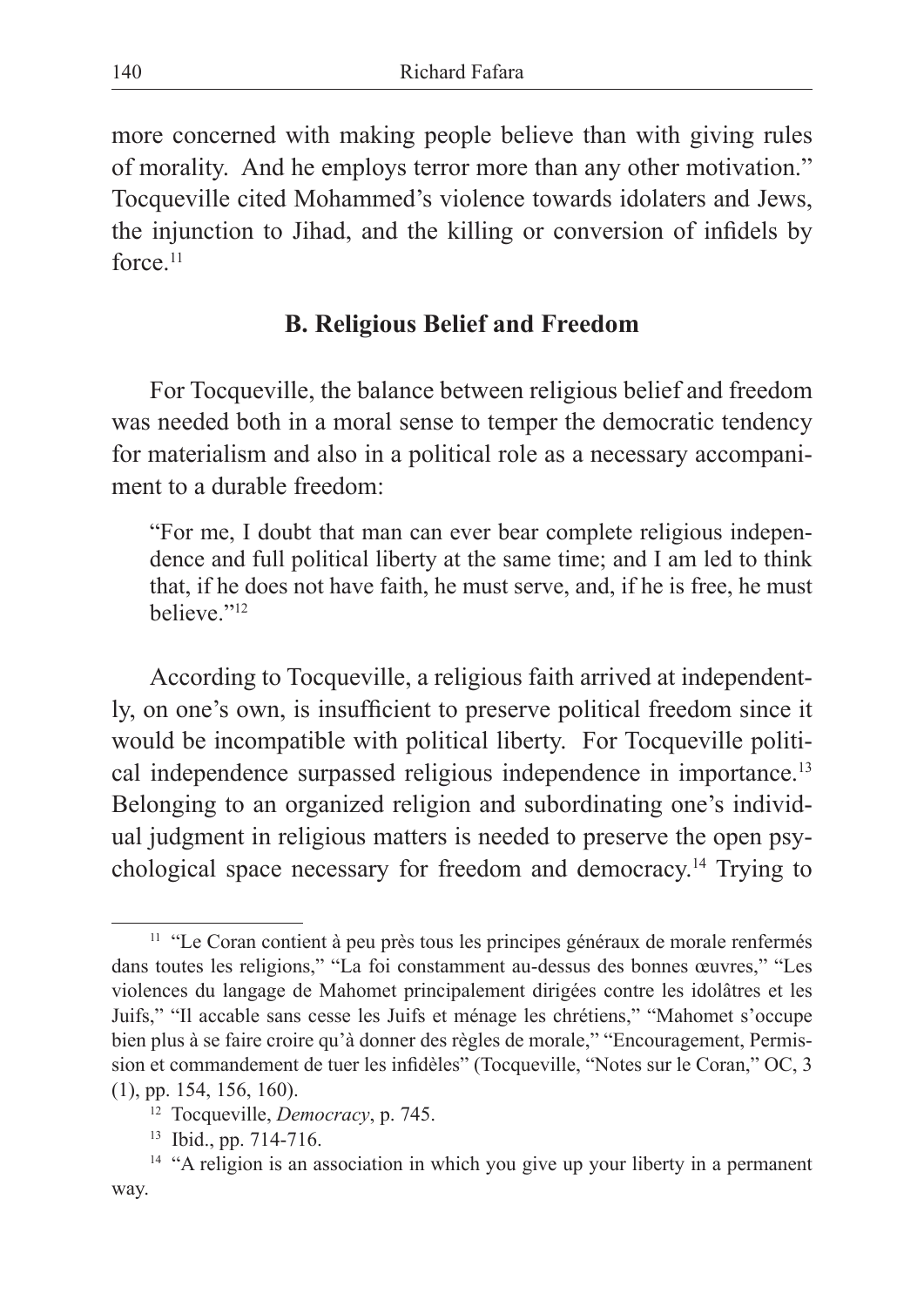answer all questions by oneself can quickly lead to despair and acceptance of the first despotic authority that will remove this terrible burden: "Men cannot do without dogmatic beliefs.... among all dogmatic beliefs, the most desirable seem to me to be dogmatic beliefs in the matter of religion."15 Thus, humans make choices in some areas by surrendering having to make them in others. Islam's compromise between the material and spiritual which is needed in a religion in a democratic society, and Islam's fundamental nature as "submission" (the meaning of the word "Islam") to the will of God, would seem to meet Tocqueville's approval.

#### **C. Religion and the State**

Tocqueville disapproved of Islam not so much because of any particular aspect of the *Koran* but rather with Islam's relationship to political freedom. For Tocqueville, "[a]longside each religion is found a political opinion that is joined to it by affinity. Allow the human spirit to follow its tendencies, and it will regulate in a uniform way political society and the holy city; it will seek, if I dare say so, to *harmonize* earth with heaven."<sup>16</sup> Tocqueville considered Islam as having a natural affinity with despotism due to the lack of any separation between Church and State. Interestingly, the reason Tocqueville offered for the lack of separation of Church and State in Islam is the absence of a priesthood which, according to Tocqueville, is, in principle, good. This absence was "a good amidst all the evils to which the Muslim religion has given birth. For a priestly body is in itself the source of much social malaise, and when a religion can be powerful without the aid of such a means, one must praise it for that."17

<sup>15</sup> Ibid., p. 743.

<sup>16</sup> Ibid., p. 467.

<sup>&</sup>lt;sup>17</sup> "Cela a été un bien au milieu de tous les maux que la religion musulmane a fait naître. Car un corps sarcedotal est en lui-même la source de beaucoup de malaise social, et quand la religion peut être puissante sans le secours d'un pareil moyen, il faut s'en louer (Tocqueville, "Pourquoi on ne recontre pas de sarcedoce chez les Musul-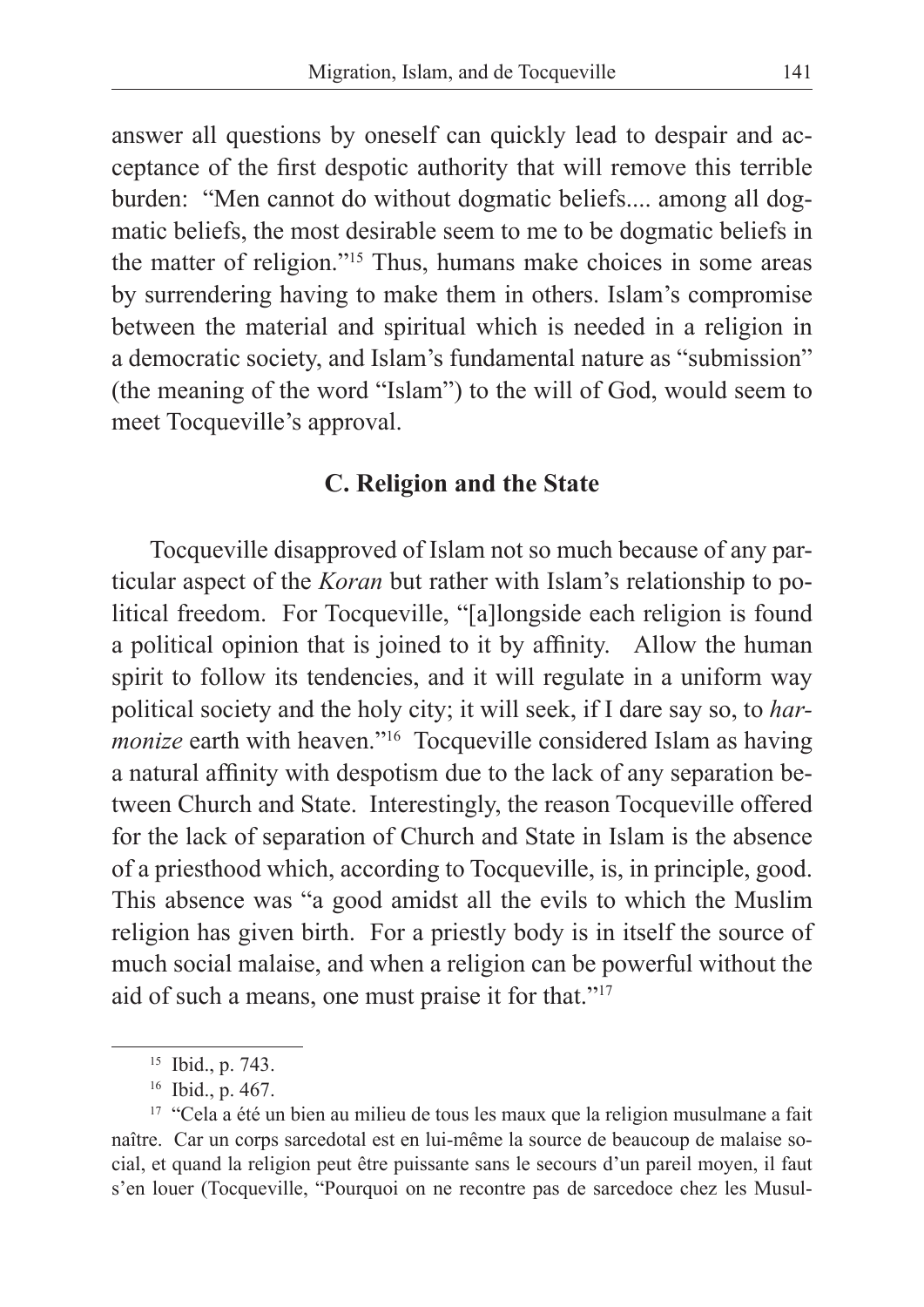Tocqueville proffered two reasons for why Islam had no priests. First, since early Islam was organized for war it had only minimal ritual that was simple, without any need of a priest to perform it. More important was Islam having "most completely combined and intermixed the two powers [civil and religious]."18 Without a separation of Church and State, there was no need, and for that matter no means, of distinguishing the clergy from other educated people. Tocqueville's primary critique regarding Islam is that the separation between Church and State, so laboriously acquired in Europe, never occurred in Islam.<sup>19</sup> The *Koran* regulated both the general moral and religious duties of humanity and provided specific rules of civil and political law.

Politically, Islam combined civil and religious authority "in such a way that the high priest is necessarily the ruler, and the ruler the high priest, and that all the acts of civil and political life are more or less regulated according to religious law." Socially, "since the *Koran* is the common source from which issue religious law, civil law and even in part secular science, the same education is given those who want to become religious ministers, doctors of law, judges, and even scholars. The sovereign takes indiscriminately among this educated class the ministers of religion or imams, the doctors of law or muftis and the judges or Cadis." The result is that the secular and the sacred were constantly intermixed. Tocqueville did not say if this intermix-

mans," *Notes prises avant le voyage d'Algérie et dans le courant de 1840*, OC, 3 (1), p. 174).

<sup>&</sup>lt;sup>18</sup> "Mohamet a préché sa religion à des peoples peu avancés, nomads et guerriers; cette religion avait elle-même pour but la guerre; de là, petit nombre de pratiques et la simplicité de culte....Mais il y a une raison plus puissante pour expliquer l'absence presque complète de sarcedoce régulier parmi les musulmans....Le mahométisme est la religion qui a les plus complètement confondu et entremêlé les deux puissances; de telle sorte que le grand-prêtre est nécessairement le prince, et le prince le grand-prêtre, et que tous les actes de la vie civile et politique se réglent plus ou moins sur la loi religieuse" (Ibid., pp. 173-4).

<sup>&</sup>lt;sup>19</sup> "La religion et la justice ont toujours été mêlées dans les pays musulmans, comme les tribunaux ecclésiastiques avaient essayé de le faire dans l'Europe chrétienne du Moyen Age." ("Religion and justice have always been combined in Muslim countries, like the ecclesiastical courts tried to do in Christian Europe") (Ibid, p. 181).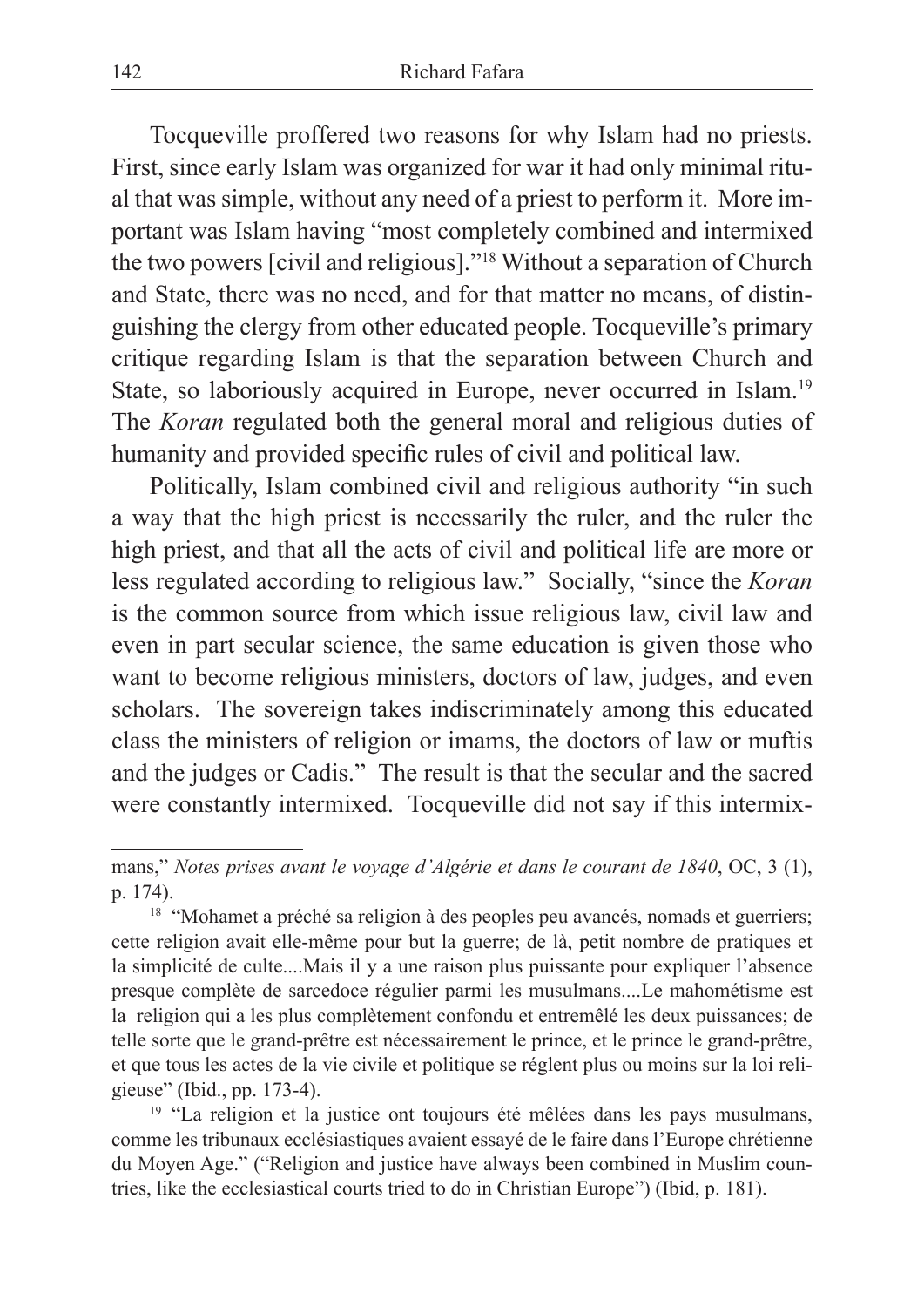ture was detrimental from a religious point of view, but he thought it catastrophic from a political perspective:

"This concentration and confusion established by Mohammed between the two powers has on the one hand produced this particular good [absence of a priesthood], and on the other hand, it has been the first cause of the despotism and especially of the social immobility which has, almost always, been characteristic of Muslim nations and which finally made them all fall before the nations which have embraced the opposite system."20

Similar reasoning lies behind Tocqueville's negative judgment of Islam found in volume two of *Democracy* (1840), a more knowledgeable and hostile judgment than that found in volume one:

"Mohammed made not only religious doctrines, but also political maxims, civil and criminal laws, and scientific theories descend from heaven and placed them in the *Koran*. The Gospel, in contrast, speaks only of the general relations of men with God and each other....That alone, among a thousand other reasons, is enough to show that the first of these two religions cannot long dominate during times of enlightenment and democracy, whereas the second is destined to reign during these centuries as in all others."21

<sup>&</sup>lt;sup>20</sup> "[C]ette concentration et cette confusion établies par Mahomet entre les deux puissances a produit ce bien particulier, d'une autre part, elle a été la cause première du despotisme et surtout de l'immobilité sociale qui a, presque toujours, fait le caractère des nations musulmanes et qui les fait enfin succomber toutes devant les nations qui ont embrassé le système contraire" (Ibid., p. 174). A few years later, Tocqueville's evaluation of Islam was even more severe: few religions were more disastrous to men than Islam which is the principle cause of decadence in the Muslim world, and, although less absurd than polytheism, Islam is a decline rather than progress vis-à-vis paganism. See Tocqueville to Arthur de Gobineau, 22 October 1838, Tocqueville, OC, 9, p. 69: "J'ai beaucoup étudié le Coran….Je vous avoue que je suis sorti de cette étude avec la conviction qu'il y avait eu dans le monde, à tout prendre, peu de religions aussi funestes aux hommes que celle de Mahomet, Elle est, à mon sens, la principale cause de la décadence aujourd'hui si visible du monde musulman et quoique moins absurde que le polythéisme antique, ses tendances sociales et politiques étant, à mon avis, infiniment plus à redouter, je le regarde relativement au paganisme lui-même comme une décadence plutôt que comme un progrès."

<sup>21</sup> Tocqueville, *Democracy*, pp. 746-7.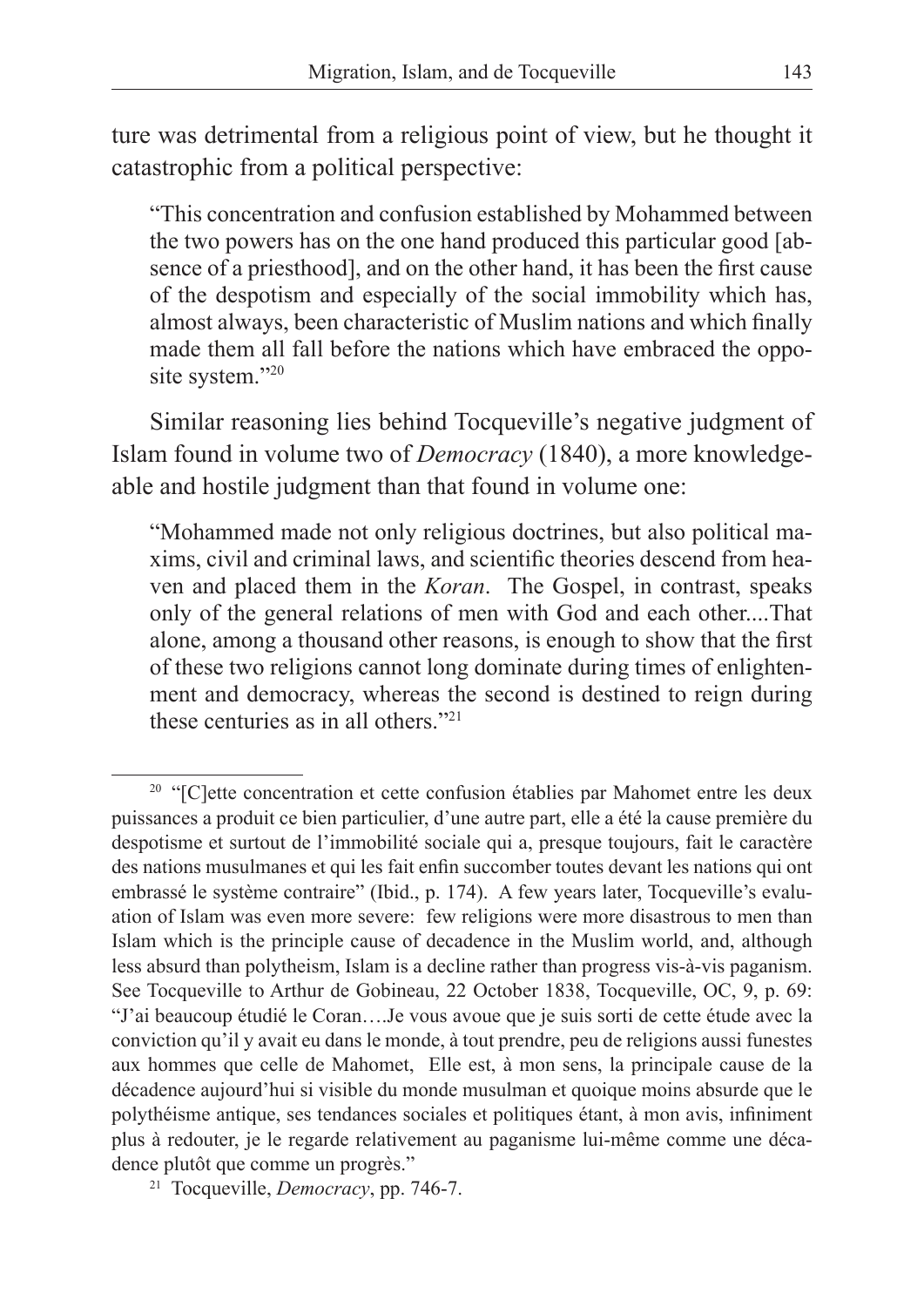# **III. Tocqueville's Optimism**

Because Tocqueville's reports on Algeria seem to lack coherence and negate the ideas of an ordered liberty that characterized his work *Democracy* they baffle many of his commentators. On the one hand, Tocqueville did not think that despite Islam's problems it could, nor should, be replaced. Islamic religious education should be encouraged, for fear that otherwise ignorant and fanatical leaders would take the place of a more educated and presumably moderate class.22 But one also could easily imagine that if Tocqueville were a Muslim he surely would support elements in Islam that lead to a separation of Mosque and State.

At the same time, Tocqueville criticized the assimilationist model of colonization the French adopted. Instead, he preferred the British model of indirect rule, which didn't mix different populations together. Tocqueville went so far as openly advocating racial segregation between the European colonists and the "Arabs" through the implementation of two different legislative systems.23 And while Tocqueville criticized the use of martial law in governing French citizens, he defended its use against native Algerians.

On the other hand, we find a guarded optimism in his analysis of Islam because it potentially meets many of the needs of a democratic society. As a middle path between materialism and spiritualism, as

<sup>22</sup> Tocqueville, *Democracy*, p. 745 ; "Rapports sur l'Algérie (1847)," OC, 3 (1), p. 326.

<sup>&</sup>lt;sup>23</sup> "Il peut donc et il doit donc y avoir deux législations très distinctes en Afrique parce qu'il s'y trouve deux sociétés très séparées. Rien n'empêche *absolument*, quand il s'agit des Européens, de les traiter comme s'ils étaient seuls, les régles qu'on fait pour eux ne devant jamais s'appliquer qu'a eux." (There should therefore be two quite distinct legislations in Africa, for there are two very separate communities. There is absolutely nothing to prevent us treating Europeans as if they were alone; the rules established for them will only ever apply to them.") (Alexis de Tocqueville, *Travail sur l'Algérie* (Octobre 1841), OC, 3 (I), p. 275). In 2008 Rowan Williams, the former Archbishop of Canterbury drew criticism for predicting that it was "unavoidable" that elements of Islamic sharia law would be introduced in Britain.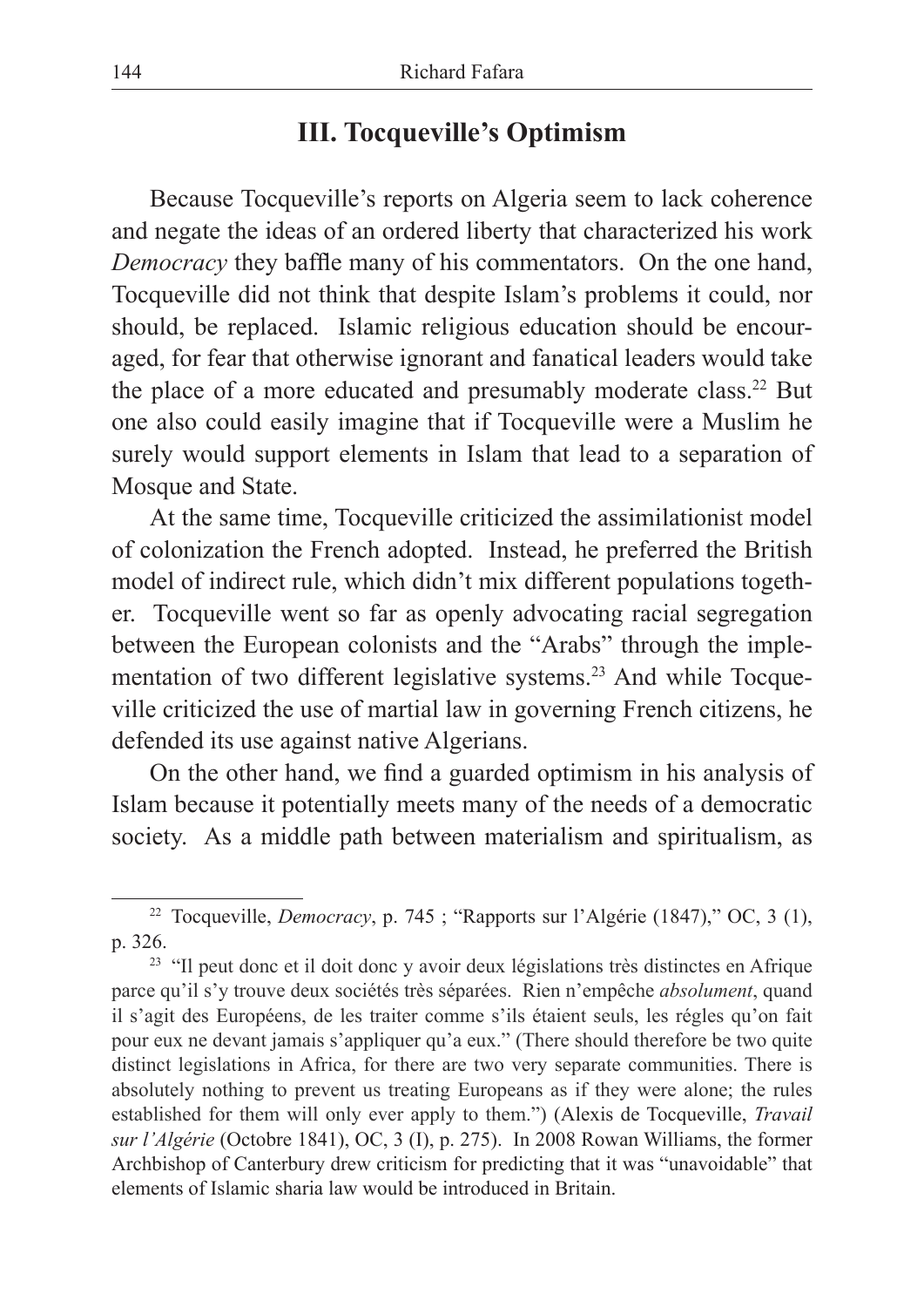possessing suitable dogmatism in matters of faith and a vigorous emphasis on charity, as well as the absence of a priesthood, Tocqueville saw in Islam the latent potential for reform and the support freedom needs to endure.

"Individual property, industry, and sedentary habitation are in no way contrary to the religion of Mohamed. Arabs have known or know these things elsewhere; they have been appreciated and sampled by some Arabs in Algeria itself. Why should we despair on making them more familiar to a greater number of Arabs? Islam is not absolutely impenetrable to the light?"24

The *Koran* may not provide the means to separate Mosque and State but, in Tocqueville's view, it was the course of medieval history -- not Gospel verses such as "render to Caesar what is Caesar's…" -- that effected this separation in the West. The *Koran*'s affinity with freedom might be much less than that of Christianity, but it might, in some respects, be adequate to the needs of a modern democratic society and bring to an end the long decadence of the Muslim world.<sup>25</sup>

# **IV. Tocqueville's Relevance for Today**

Some experts have argued that Tocqueville's treatment of Islam is superficial because he knew nothing of Shi'a Islam or of the vast

<sup>24</sup> Tocqueville "Rapports sur l'Algérie (1847)," OC. 3 (1), p. 325 : "La propriété individuelle, l'idustrie, l'habitation sédentaire n'ont rien de contraire à la religion de Mahomet. Des Arabes ont connu ou connaissent ces choses ailleurs; elles sont appréciées et goûtées par quelques-uns d'entre eux en Algérie même. Pourquoi désespérions-nous de les rendre familières au plus grand nombre?...L'Islamisme n'est pas absolument impénétrable à la lumière."

<sup>25</sup> Kahan, *Tocqueville, Democracy, and Religion*, pp. 187-8. Recent research data bear out Tocqueville's position: "In 31 of the 37 countries where the question was asked, at least half of Muslims believe a democratic government, rather than a leader with a strong hand, is best able to address their country's problems." "Religion and Politics," Bell, *The World's Muslims: Religion, Politics and Society*, http://www.pewforum.org/2013/04/30/the-worlds-muslims-religion-politics-society-religion-and-politics/ (accessed 7 June 2016).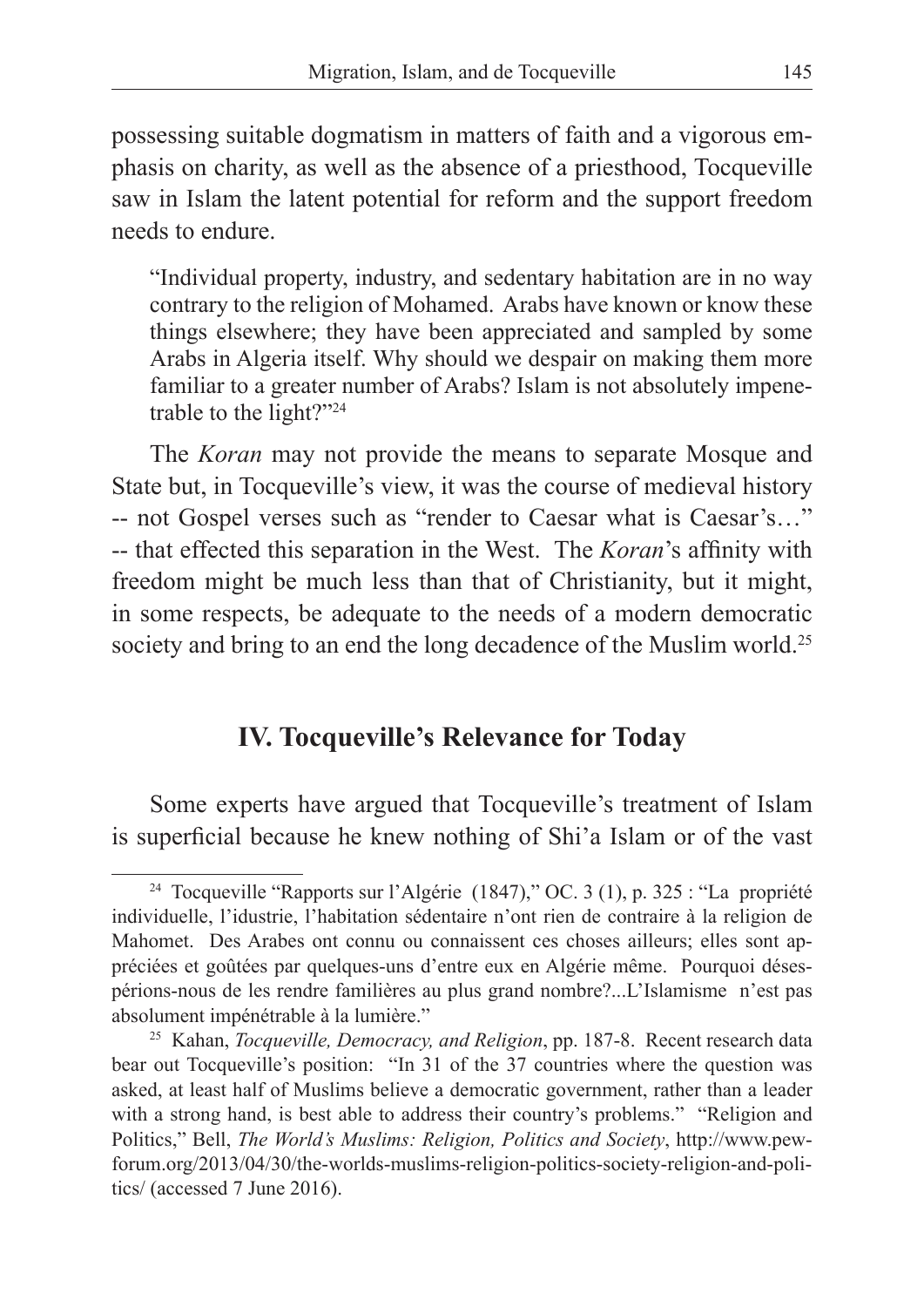traditions of Islamic law and commentary. And many political pundits today argue that an appreciation of Islam's current threat to the world requires a profound understanding of this religion. Both may be correct, but one cannot deny that Tocqueville has raised questions and important issues whose legitimacy, due to political correctness, is widely denied, or purposely overlooked, by many today. Tocqueville's analysis of Islam brings a number of central questions to the foreground:

Is Islam itself the primary cause of the despotism and the social immobility which has, almost always, been characteristic of Muslim nations? And is it not Islam which made the Islamic nations fall before others which embraced an opposite system?

Is not Islam's affinity with despotism rather than freedom due to its lack of any separation between Mosque and State and, consequently, having all acts of civil and political life more or less regulated according to religious law (Sharia)?

Is not the injunction to Jihad, and the killing or conversion of infidels by force, and the view that world peace is unattainable until religious Muslim law, Sharia, governs everyone, the root cause of the inability of Muslims both to be assimilated into non-Muslim countries and the inability of those countries to assimilate followers of Islam?26

Tocqueville defined the main challenge still confronting the West, i.e., how to develop and foster courses of action to be executed within Islam that foster enlightenment and democracy and that lead to a separation of Mosque and State. Today, many have advocated that Islam allow or, better yet, choose to undergo self-critique to test its religious validity and open itself up to a close analysis. This would include: a theological, philosophical, and philological analysis to understand

<sup>&</sup>lt;sup>26</sup> Even though it may be true that Muslims have varying views about the usefulness of violence, significant percentages of Muslims favor making Islamic law the official law in their country and believe that it should be applied to non-Muslims. See James Bell, et alii, "Beliefs About Sharia," *The World's Muslims: Religion, Politics and Society*, Pew Research Center, April 30, 2013, http://www.pewforum.org/2013/04/30/ the-worlds-muslims-religion-politics-society-beliefs-about-sharia/ (accessed 7 June 2016).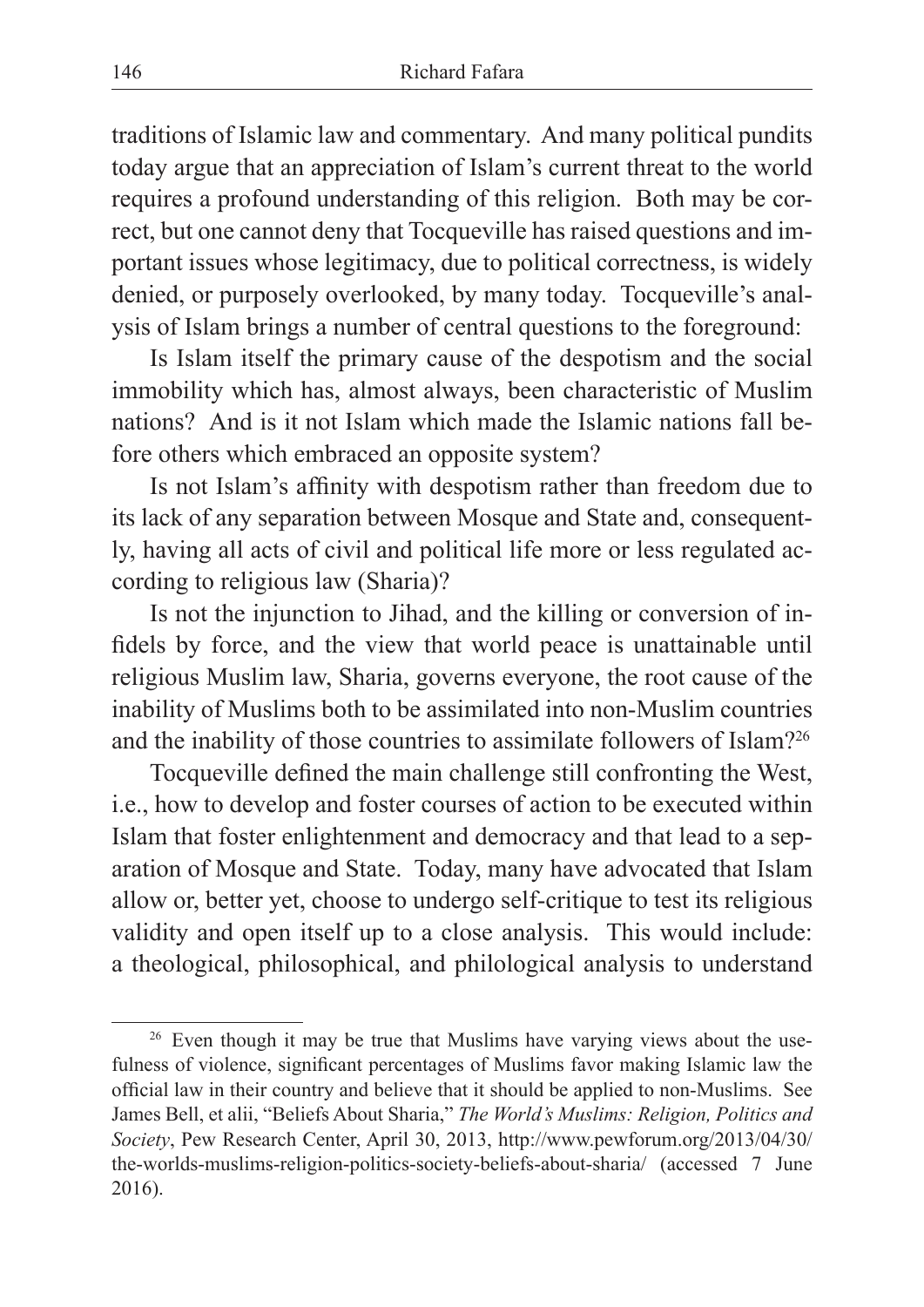how its texts came into being, an assessment of the interpretations of these texts, in-depth research into their actual religious history, etc.<sup>27</sup>

The counterview put forth by its proponents maintains that Islam constantly reflects on itself, cultivates internal debate and critique, and identifies problems and shortcomings, which it then struggles to address. This seems questionable since there is no critical edition of the *Koran*. 28 Also, unlike for Christians joined by revealed truth, in Islam (and in Judaism) reconciling religion and revelation is a political problem. Islam has no authority in the intellectual domain.

The counterview also argues that urging "Islam" to engage in the same or similar kind of self-critique and revision that Christianity underwent during the Reformation and Enlightenment translates into an imperative that one tradition would impose on another and something Islam experiences as alien to its own history, precepts, and sense of integrity -- something it associates with Western or European claims of cultural superiority.29 Thus, one rapidly arrives at the philosophical

<sup>27</sup> Jean-Luc Marion, "After the "Charlie Hebdo" Massacre: Islam Must Open Itself to Critique," University of Chicago Divinity School, https://divinity.uchicago.edu/ sightings/after-charlie-hebdo-massacre-islam-must-open-itself-critique-jean-luc-marion (accessed 7 June 2016).

<sup>&</sup>lt;sup>28</sup> ["W]e have, curiously, no critical edition of the Quran, its origins, its texts. The reason for this lack of investigation is, in Muslim terms, due to the nature of the text. It is said to come directly to Mohammed in Arabic. The Quran was not compiled for at least a hundred years after Mohammed's death. Earlier versions of it seem to have been destroyed. Still, critically to examine the Quran is considered to be blasphemous. It implies human judgment on an unchangeable divine text. But technically, Mohammed is not "inspired" in the Christian sense. For the Quran is said to exist verbatim in Allah. Thus, it supposedly antedates the Old and New Testaments. These "latter" writings are thus said to be corruptions of the Quran, not vice versa, which the real case is." James V. Schall, S.J, "'What is Islam?' Revisited," *The Catholic World Report*, January 08, 2015, http://www.catholicworldreport.com/Item/3617/What\_is\_Islam\_Revisited.aspx (accessed 7 June 2016).

<sup>&</sup>lt;sup>29</sup> Bruce Lincoln and Anthony C. Yu, "A Reply to Jean-Luc Marion's 'After 'Charlie Hebdo,' Islam Must Critique Itself," University of Chicago Divinity School, https://divinity.uchicago.edu/sightings/reply-jean-luc-marion%E2%80%99s- %E2%80%9Cafter-%E2%80%98charlie-hebdo%E2%80%99-islam-must-critique-itself%E2%80%9D-bruce-lincoln (accessed 7 June 2016).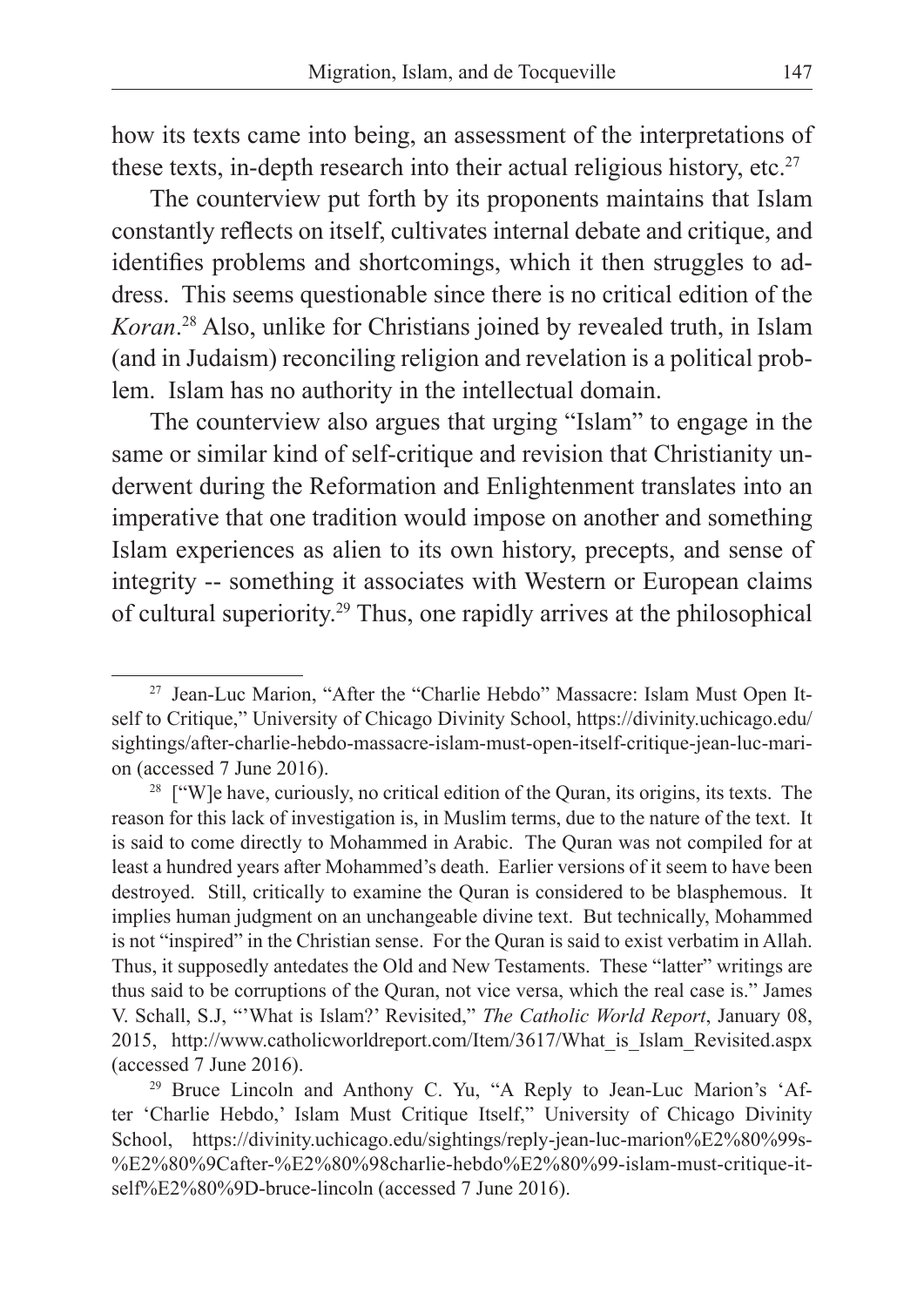question of what criteria Islam could follow to test its religious validity. One wonders what methodological approach might be acceptable given the voluntarist theological/philosophical underpinnings of Islam where Allah as pure will transcends all rules of reason such as the distinction of rational and irrational or good and evil. Right is not right because it is right, but because Allah wills it to be right. The God of Islam can command that what is good to be evil or what is evil to be good. God's laws and actions do not have to be reasonable; they simply have to be obeyed. No obligation flows from reason or from moral philosophy but from Sharia. The elimination of any notion of truth within Islam transforms all discussion into simply a temporary pragmatic stand-off, a balance of interest and power.

Tocqueville had confidence in human reason even though he was not inclined to engage in fundamental, philosophical thought.30 He may not have gone as deeply into the theological, philosophical, and historical underpinnings of Islam as some today are convinced is necessary for a meaningful critique of Islam's legitimacy, but there is no

<sup>&</sup>lt;sup>30</sup> Tocqueville viewed "metaphysics and all the theoretical sciences" as nothing but voluntary torment that man has consented to inflict upon himself" (Tocqueville, Letter to Charles Stoffels (22 October 1831), cited in Peter Augustine Lawler, *The Restless Mind: Alexis de Tocqueville on the Origin and Perpetuation of Human Liberty* (Lanham, Maryland: Rowman & Littlefield, 1993), 93). While Tocqueville did not engage in foundational thought and resisted too theoretical a life, his texts by have been included in the syllabus for the French *Aggregation de philosophie*. See Pierre Manet, "Tocqueville, Political Philosopher," trans. Arthur Goldhammer in *The Cambridge Companion to Tocqueville*, ed. Cheryl B. Welch. (Cambridge: Cambridge University Press, 2006), pp. 108-120). Nor was Tocqueville, the moralist, a relativist: "Good and evil exist apart from the blame or the praise of certain men and even of humanity…. How, moreover, to define evil, if not what is harmful to humanity, and good what is useful to it?" (Tocqueville, *Democracy*, pp. 1095-96e). For example, Tocqueville condemned the homosexuality stemming from the widespread polygamy permitted in Islam which allows men four wives and leaves others without women as "against nature": "La polygamie existe-t-elle en fait sur une grande echelle? Oui, beaucoup d'hommes ont les quatre femmes premises. Il en résulte naturellement que beaucoup d'hommes n'ont pas de femmes. Aussi le vice contre nature est-il fréquent" (Tocqueville, "Notes du voyage en Algerie de 1841," *Œuvres complètes*, Paris: Gallimard, Bibliothèque de la Pléiade, 1991), I, p. 683.